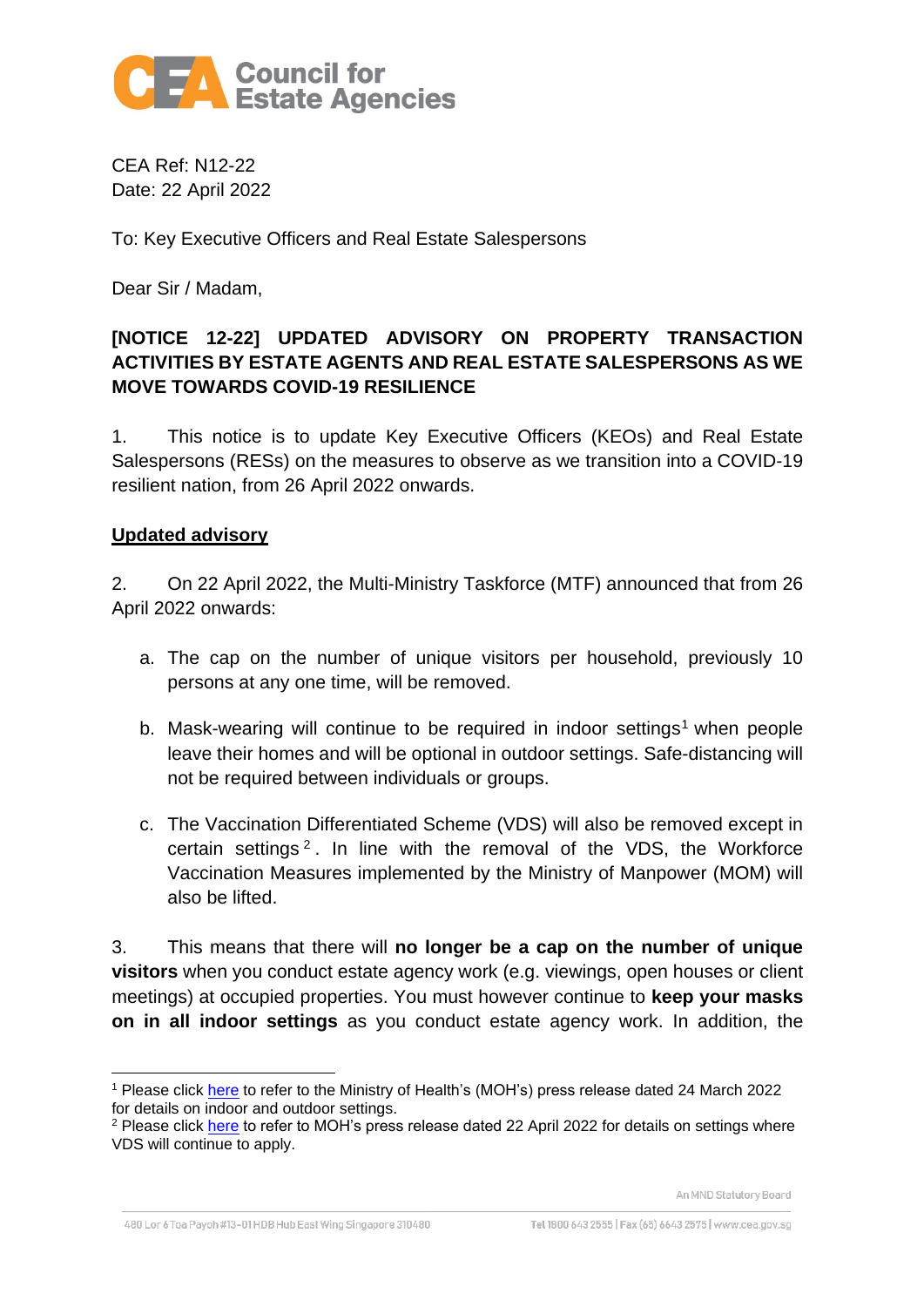

**Workforce Vaccination Measures will no longer apply** to premises where you conduct estate agency work<sup>3</sup>.

4. Estate Agents (EAs) and RESs are advised to observe this notice and the attached guide from 26 April 2022 onwards, which supersedes the previous Notice 09-22 dated 25 March 2022, and Notice 03-22 on COVID-19 Workforce Vaccination Measures dated 14 March 2022.

5. Thank you.

Yours sincerely,

KELLY NG DEPUTY DIRECTOR (POLICY & PLANNING) COUNCIL FOR ESTATE AGENCIES

Annex – [CEA Guide on Property Transaction Activities by EAs and RESs as We](#page-2-0)  [Move Towards COVID-19 Resilience](#page-2-0) (22 April 2022).

<sup>&</sup>lt;sup>3</sup> Please click [here](https://www.mom.gov.sg/covid-19/requirements-for-safe-management-measures) to refer to MOM's website for the full details.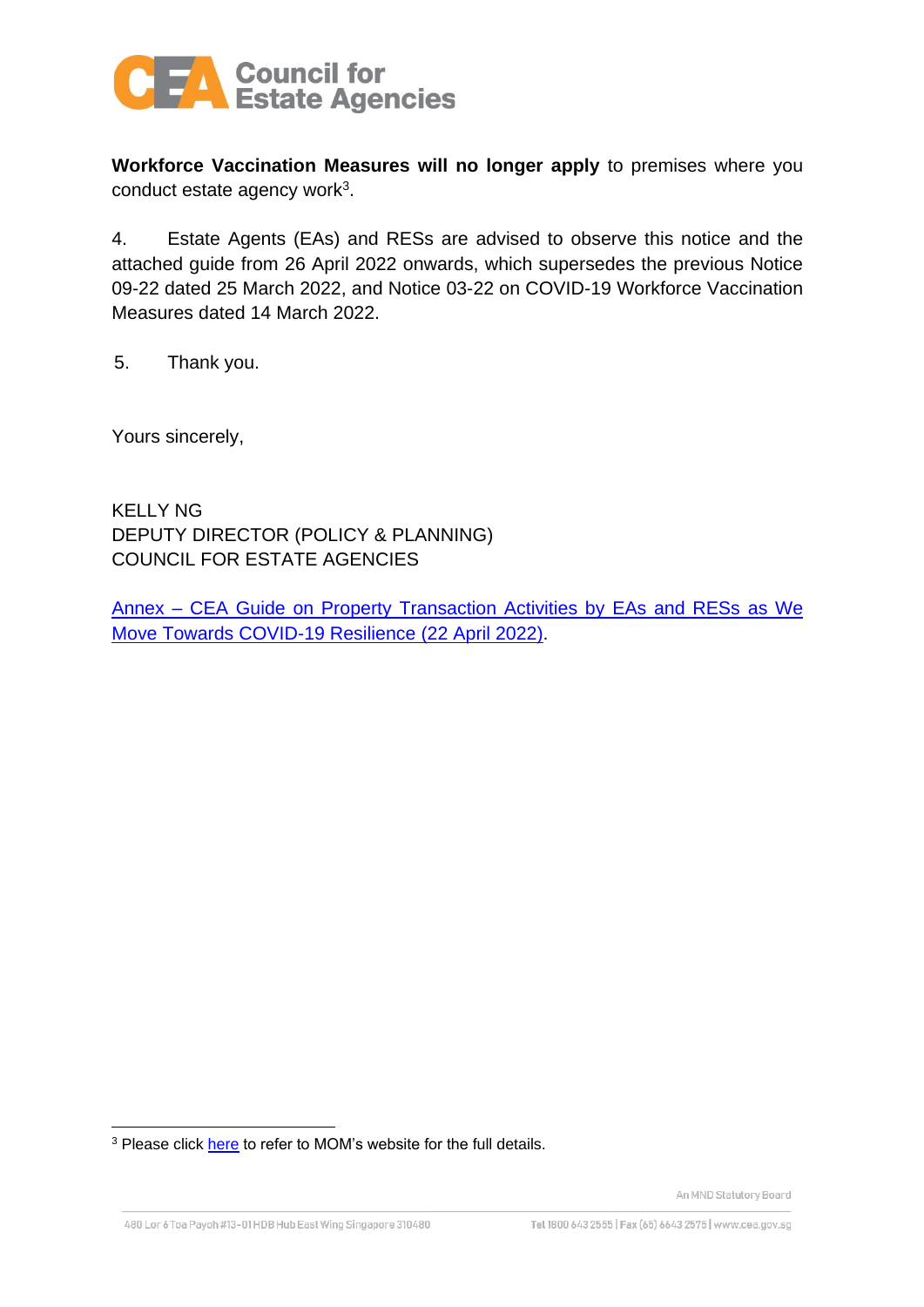

<span id="page-2-0"></span>*As at 22 April 2022*

**Annex to CEA Notice 12-22**

# **CEA GUIDE ON PROPERTY TRANSACTION ACTIVITIES BY ESTATE AGENTS AND REAL ESTATE SALESPERSONS AS WE MOVE TOWARDS COVID-19 RESILIENCE**

1. This Guide sets out how Estate Agents (EAs) and Real Estate Salespersons (RESs) can conduct your operations at your office and your property transaction activities as Singapore moves towards COVID-19 resilience. You should continue to remain vigilant and comply with any prevailing measures as the situation can change rapidly in the face of new variants.

2. This Guide has been updated following the Multi-Ministry Taskforce's (MTF) announcement on 22 April 2022. In addition to this Guide, you must follow all mandatory requirements and guidance issued by other government ministries and agencies (see [Appendix\)](#page-7-0).

# **CORPORATE FUNCTIONS**

## General requirements

3. You are to comply with the Ministry of Manpower's (MOM) requirements for safe management measures at the workplace (click [here\)](https://www.mom.gov.sg/covid-19/requirements-for-safe-management-measures)<sup>4</sup>.

## Group or mass activities

4. Where a group or mass activity is conducted in-person, EAs must comply with the relevant safe management measures and guidelines for events and activities $5$ .

<sup>&</sup>lt;sup>4</sup> In line with the removal of MOM's Workforce Vaccination Measures, [CEA's Notice 03-22](https://www.cea.gov.sg/docs/default-source/default-document-library/covid/n03-22-reminder-on-covid-19-workforce-vaccination-measures-for-the-real-estate-agency-industry.pdf) (Reminder on COVID-19 Workforce Vaccination Measures for the real estate agency industry) will not be applicable from 26 April 2022 onwards.

<sup>&</sup>lt;sup>5</sup> This includes consumer-facing events, such as property launches, roadshows and other marketing events. For safe management measures at work-related events or activities, please refer to MOM's [webpage.](https://www.mom.gov.sg/covid-19/requirements-for-safe-management-measures) For safe management measures at Meetings, Incentive Travel, Conventions & Exhibitions (MICE) events, please refer to the Singapore Tourism Board's [webpage.](https://www.stb.gov.sg/content/stb/en/home-pages/advisory-for-MICE.html#MICE)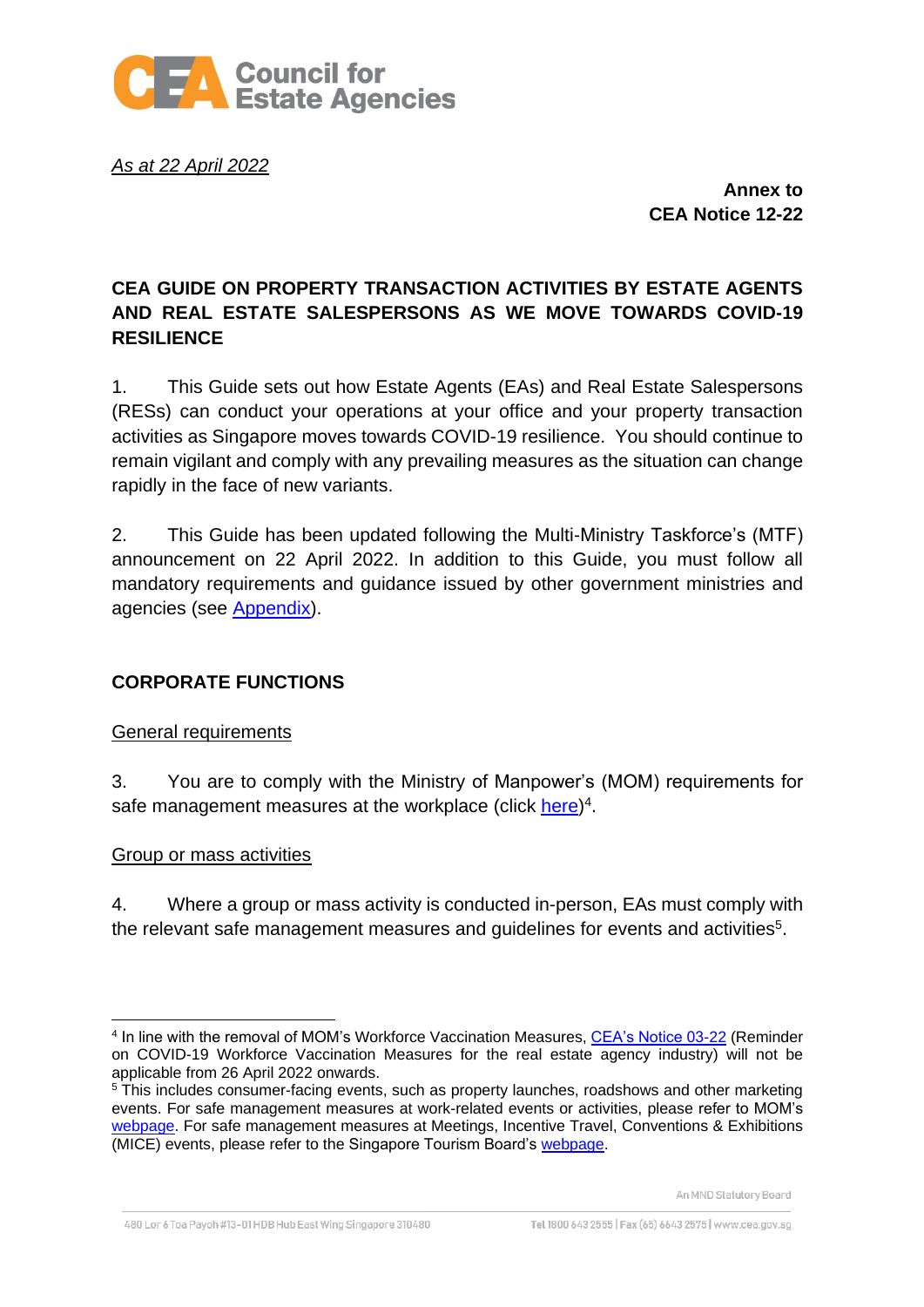

# **PROPERTY TRANSACTION ACTIVITIES**

#### Standard requirements for on-site property transaction activities

5. When conducting on-site property transaction activities, EAs and RESs must keep their masks on in all indoor settings and ensure that all visitors to the property do the same<sup>6</sup> (hereinafter referred to as "**mask-wearing requirement"**).

6. EAs and RESs may adopt following precautions as additional safeguards to manage the risk of transmission (hereinafter referred to as the **"safety precautions**"):

- a. Ask an unwell person who turns up for the activity (e.g. exhibits respiratory symptoms and/or has a fever) to see a doctor and not participate in the activity.
- b. Take appropriate measures to reduce contact with surfaces:
	- i. Encourage all attendees to sanitise their hands.
	- ii. Open doors and windows, and switch on lights in the property so as to minimise your client touching these during the on-site activity. If the property is occupied, you may wish to request the occupant(s) to do so prior to the activity.
	- iii. Request your client not to touch surfaces within the premises. You may wear gloves to prepare and facilitate the viewing, handover or takeover with minimum contact of the property by your client.
	- iv. Use electronic means to deliver materials (e.g. marketing materials or documents relating to the handover or takeover such as end-of-tenancy checklist, inventory list or property condition report) to your client.

<sup>&</sup>lt;sup>6</sup> Face shields should not be used as a substitute for mask wear, except for certain exceptions as permitted by the Ministry of Health (MOH). Please click [here](https://www.moh.gov.sg/covid-19/general/faqs---masks-and-personal-protective-equipment-(ppe)) to refer to MOH's frequently-asked questions on masks.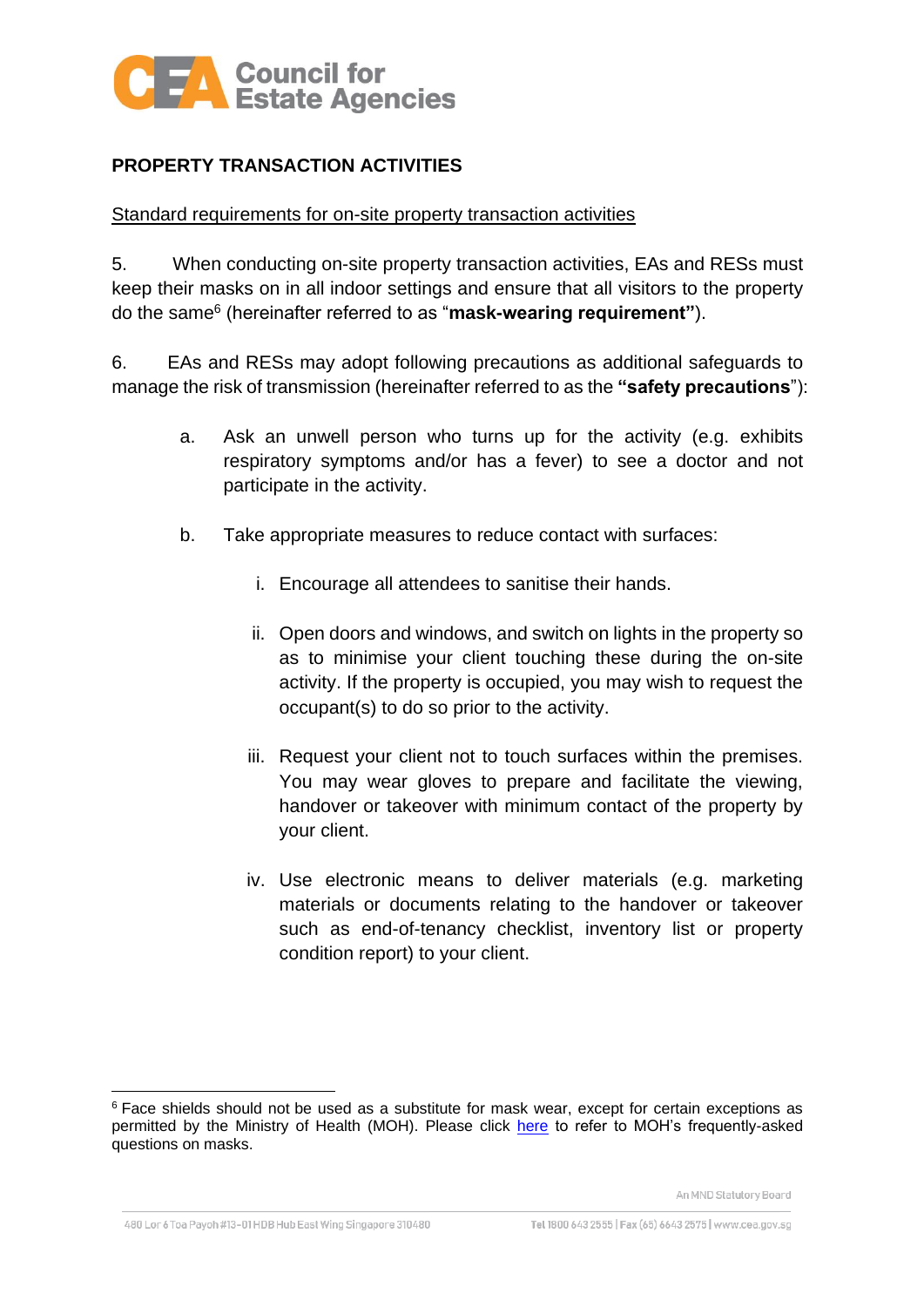

# Listing and marketing properties

7. If you engage in door-to-door marketing activities (e.g. canvassing from door to door to request owners of unlisted properties if they would like to sell their property) or marketing activities (e.g. distribute flyers or set up pop-up booths) in public and common areas such as public transport nodes or retail malls, you should do so in a safe and responsible manner, and:

- a. Comply with the mask-wearing requirement in paragraph 5 as well as any safe management measures and guidelines from the relevant authorities.
- b. Not block paths or cause any obstruction.
- c. Not cause crowds to form.

8. If you lease enclosed premises in buildings zoned for retail use such as malls to conduct property transaction activities, you are to comply with any safe management measures and guidance for retail establishments that have been set out by Enterprise Singapore (ESG), Housing & Development Board (HDB), Singapore Tourism Board (STB) and Urban Redevelopment Authority (URA).

9. EAs and RESs may enter properties to photograph or film the properties in order to conduct online viewings thereafter, subject to the consent of the seller or landlord. When you do so, you must comply with the mask-wearing requirement stated in paragraph 5.

## Meeting your client

10. You may continue to use IT tools in place of face-to-face interaction, such as video or virtual conferencing platforms to meet with your client.

11. If you meet your client at his place of residence or at the transaction property, you must comply with the mask-wearing requirement as stated in paragraph 5.

## Conducting viewings

12. You may arrange for virtual viewings first before conducting viewings in person to reduce the number of viewings that your client will need to decide on the property.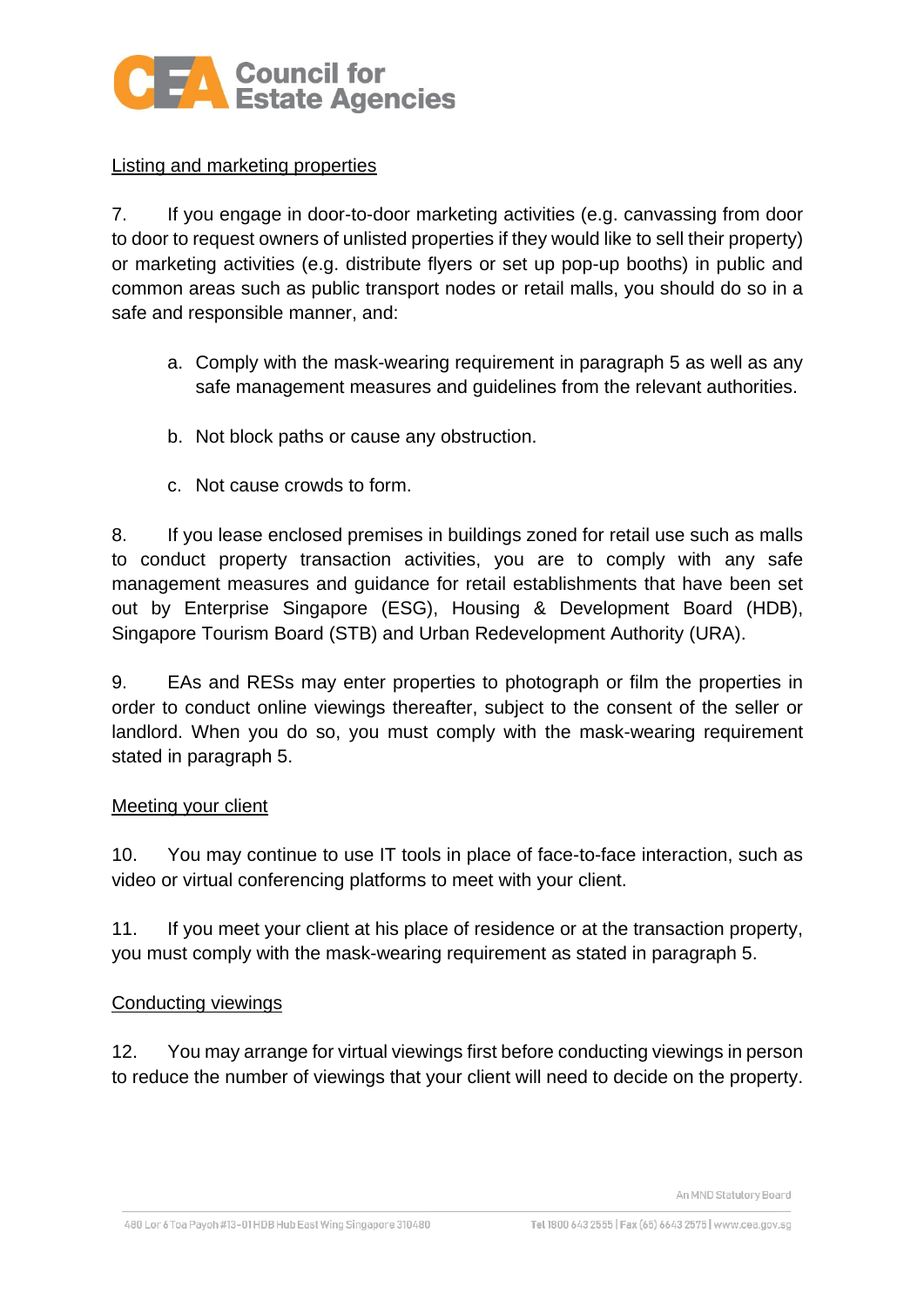

13. When conducting physical viewings and open houses, you are to comply with the mask-wearing requirement at paragraph 5 and may adopt the safety precautions as stated in paragraph 6 as additional safeguards. You should also ensure that crowds do not form outside the property during viewings or open houses.

14. Where advisories have been issued by relevant authorities (e.g. by URA) in relation to clients' business activities, EAs and RESs should adhere to these advisories and advise their clients accordingly.

#### Signing and delivering estate agency agreement and property transaction documents

15. You may use IT tools and solutions as much as possible to expedite your work. This means that you may:

- a. Use electronic means to deliver and receive the documents from your client.
- b. Arrange for a phone, video or virtual meeting to go through and explain the clauses in the documents to your client. You must give your client sufficient time to read and understand the meaning and consequences of the provisions in the documents.
- c. Use electronic signatures in place of "wet-ink" signatures for signing of the estate agency agreement.

16. Different organisations such as banks and the transacting parties may have their own policies or preferences on the use of electronic signatures. Contracting parties may consider the use of secure electronic signatures for property transactions for greater assurance, such as "Sign with SingPass", which allows SingPass users to use the SingPass mobile application to digitally sign an electronic document. You should seek advice from appropriate professionals such as lawyers if you or your client have any doubt in relation to the use of electronic signatures for these documents.

17. Please note that HDB currently does not allow the grant or exercise of the option to be done remotely or electronically. Forms prescribed by HDB, such as its Option to Purchase form, require "wet-ink" signatures.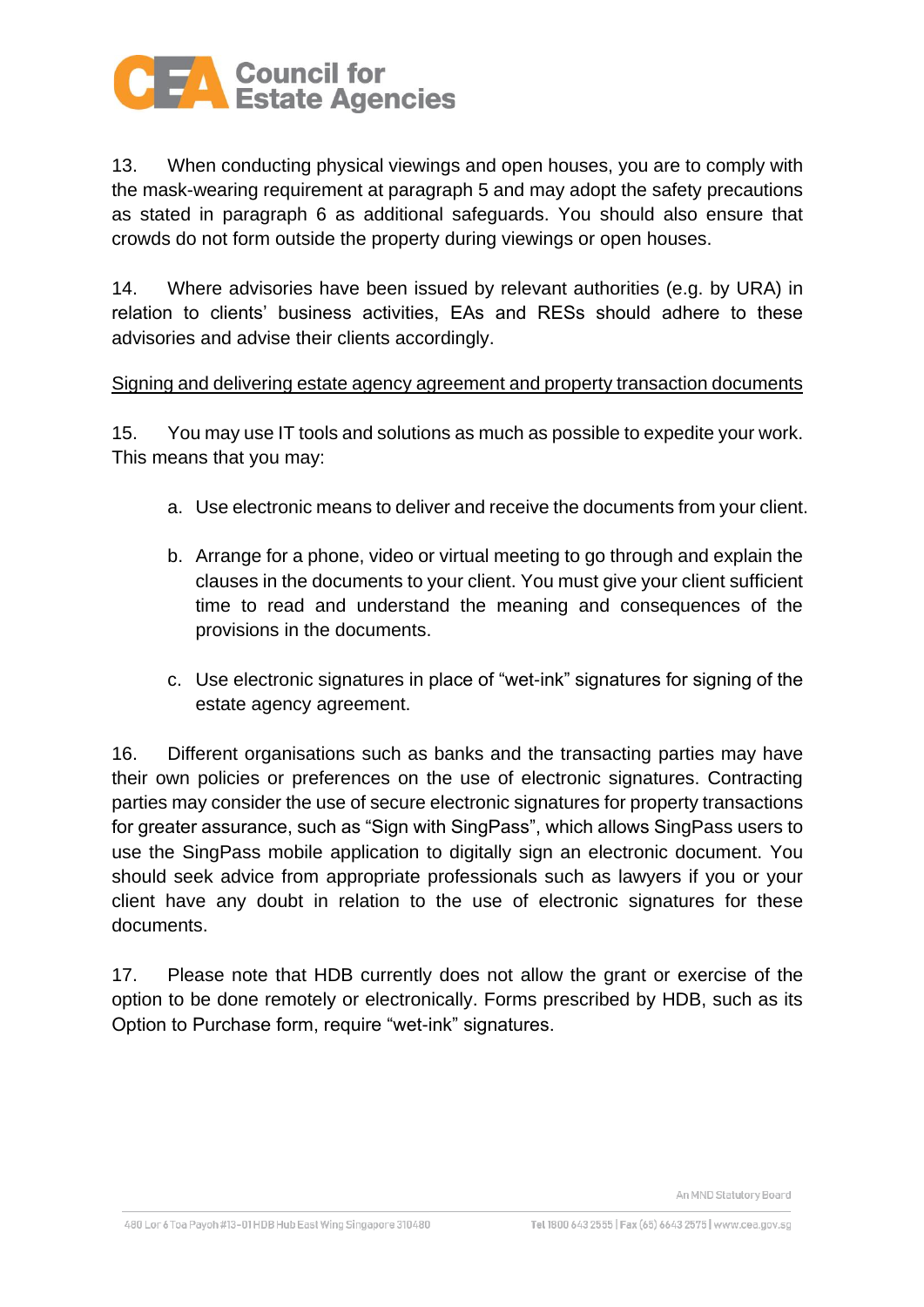

# Handing or taking over rental properties

18. You may assist to facilitate the handover or takeover of rental properties. You may also arrange for virtual meetings first to discuss handover or takeover matters to expedite the process.

19. When meeting in person, you must comply with the mask-wearing requirement at paragraph 5 and may adopt the safety precautions at paragraph 6 as additional safeguards.

# **CONCLUSION**

20. Where mandatory requirements and guidance by other government ministries and agencies have been issued, you should adhere to them and advise your client accordingly. These authorities include Ministry of Health, Ministry of Manpower, Ministry of Trade and Industry, Building and Construction Authority, ESG, HDB, STB, URA, and Singapore Land Authority. You may refer to the resource reference at the [Appendix.](#page-7-0)

21. As we move towards achieving COVID-19 resilience as a nation, we seek your continued support and cooperation to remain vigilant and adhere to any prevailing measures to protect the health and safety of your employees, RESs and the community.